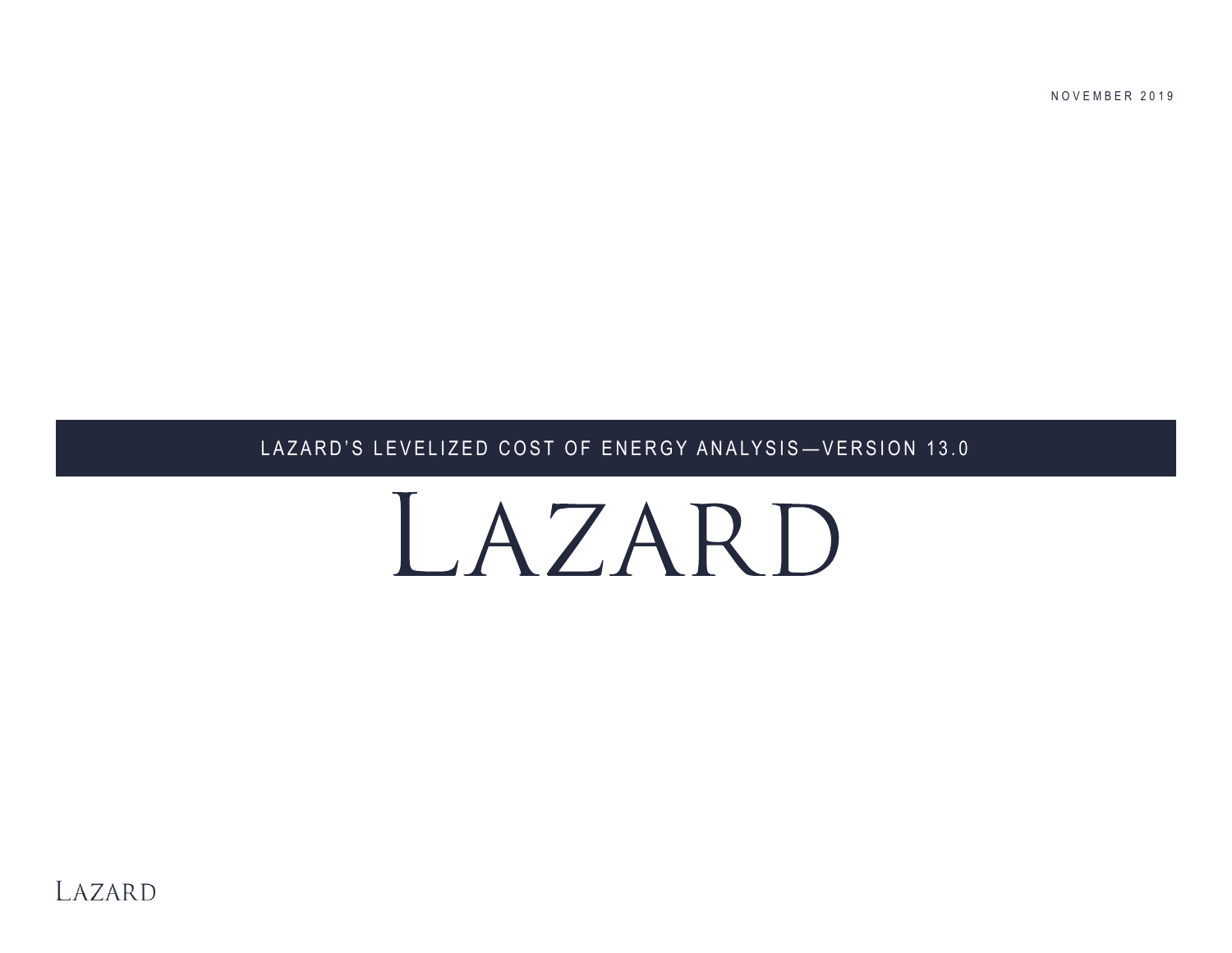#### LAZARD

#### **Introduction**

#### **Lazard's Levelized Cost of Energy ("LCOE") analysis addresses the following topics:**

- **Comparative LCOE analysis for various generation technologies on a \$/MWh basis, including sensitivities for U.S. federal tax subsidies, fuel prices and costs of capital**
- **Illustration of how the LCOE of onshore wind and utility-scale solar compare to the marginal cost of selected conventional generation technologies**
- **Historical LCOE comparison of various utility-scale generation technologies**
- **Illustration of the historical LCOE declines for wind and utility-scale solar technologies**
- **Illustration of how the LCOEs of utility-scale solar and wind compare to those of gas peaking and combined cycle**
- **Comparison of capital costs on a \$/kW basis for various generation technologies**
- **Deconstruction of the LCOE for various generation technologies by capital cost, fixed operations and maintenance expense, variable operations and maintenance expense and fuel cost**
- **Overview of the methodology utilized to prepare Lazard's LCOE analysis**
- **Considerations regarding the operating characteristics and applications of various generation technologies**
- **An illustrative comparison of the value of carbon abatement of various renewable energy technologies**
- **Summary of assumptions utilized in Lazard's LCOE analysis**
- **Summary considerations in respect of Lazard's approach to evaluating the LCOE of various conventional and renewable energy technologies**

**Other factors would also have a potentially significant effect on the results contained herein, but have not been examined in the scope of this**  current analysis. These additional factors, among others, could include: capacity value vs. energy value; network upgrades, transmission, **congestion or other integration-related costs; significant permitting or other development costs, unless otherwise noted; and costs of complying with various environmental regulations (e.g., carbon emissions offsets or emissions control systems). This analysis also does not address potential social and environmental externalities, including, for example, the social costs and rate consequences for those who cannot afford distributed generation solutions, as well as the long-term residual and societal consequences of various conventional generation technologies that are difficult to measure (e.g., nuclear waste disposal, airborne pollutants, greenhouse gases, etc.)**

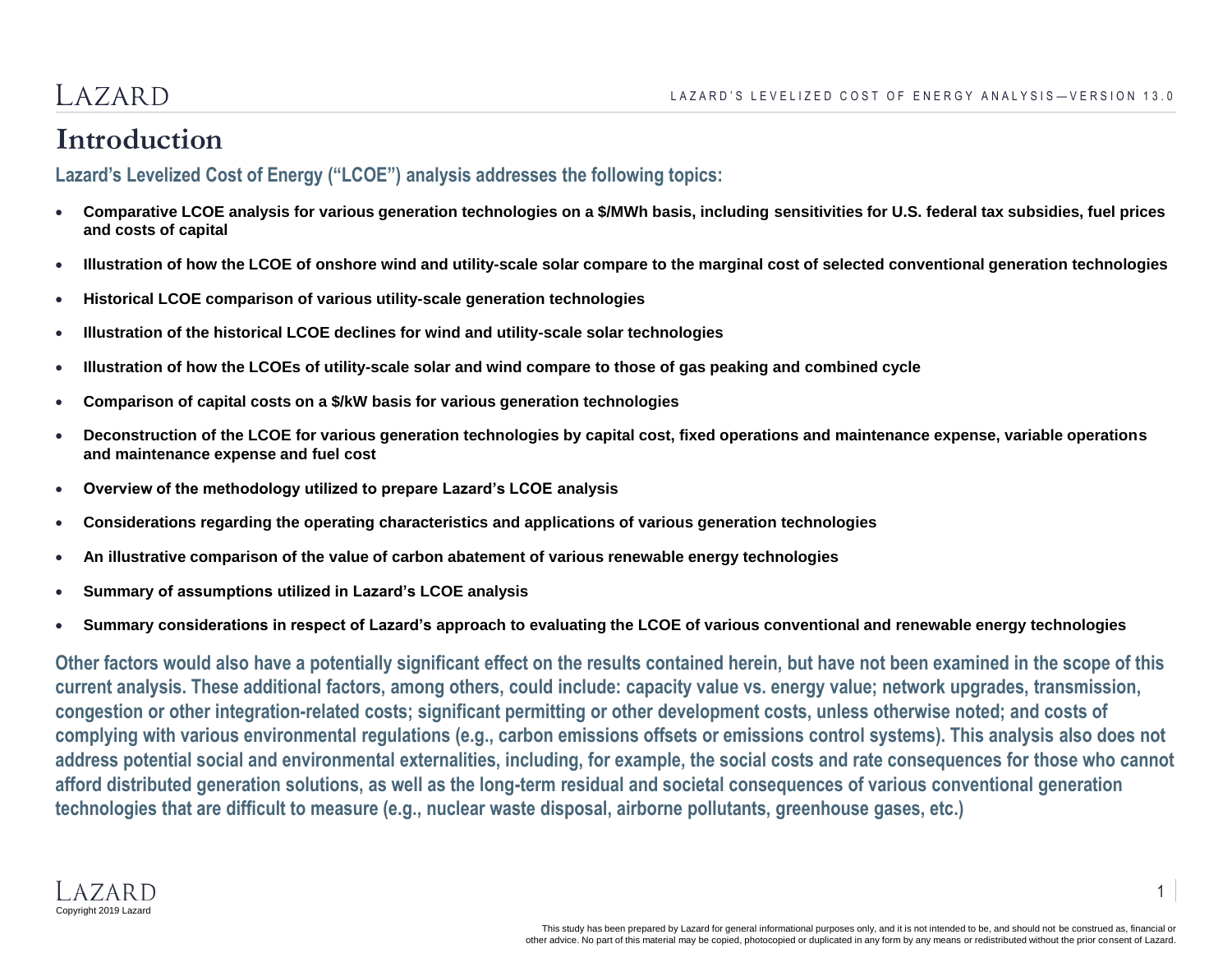## **Levelized Cost of Energy Comparison—Unsubsidized Analysis**

**Selected renewable energy generation technologies are cost-competitive with conventional generation technologies under certain circumstances**



#### *Source: Lazard estimates.*

Copyright 2019 Lazard

- Note: Here and throughout this presentation, unless otherwise indicated, the analysis assumes 60% debt at 8% interest rate and 40% equity at 12% cost. Please see page titled "Levelized Cost of Energy Comparison-Sensitivity Cost of Capital" for cost of capital sensitivities. These results are not intended to represent any particular geography. Please see page titled "Solar PV versus Gas Peaking and Wind versus CCGT—Global Markets" for regiona sensitives to selected technologies.
- (1) Unless otherwise indicated herein, the low end represents a single-axis tracking system and the high end represents a fixed-tilt system.
- (2) Represents the estimated implied midpoint of the LCOE of offshore wind, assuming a capital cost range of approximately \$2.33 \$3.53 per watt.
- (3) The fuel cost assumption for Lazard's global, unsubsidized analysis for gas-fired generation resources is \$3.45/MMBTU.
- (4) Unless otherwise indicated, the analysis herein does not reflect decommissioning costs, ongoing maintenance-related capital expenditures or the potential economic impacts of federal loan guarantees or other subsidies.<br>
- Represents the midpoint of the marginal cost of operating coal and nuclear facilities, inclusive of decommissioning costs for nuclear facilities. Analysis assumes that the salvage value for a decommissioned coal plant is e to its decommissioning and site restoration costs. Inputs are derived from a benchmark of operating coal and nuclear assets across the U.S. Capacity factors, fuel and variable and fixed operating expenses are based on uppe
- and lower quartile estimates derived from Lazard's research. Please see page titled "Levelized Cost of Energy Comparison—Renewable Energy versus Marginal Cost of Selected Existing Conventional Generation" for additional details. 2
- (6) High end incorporates 90% carbon capture and compression. Does not include cost of transportation and storage.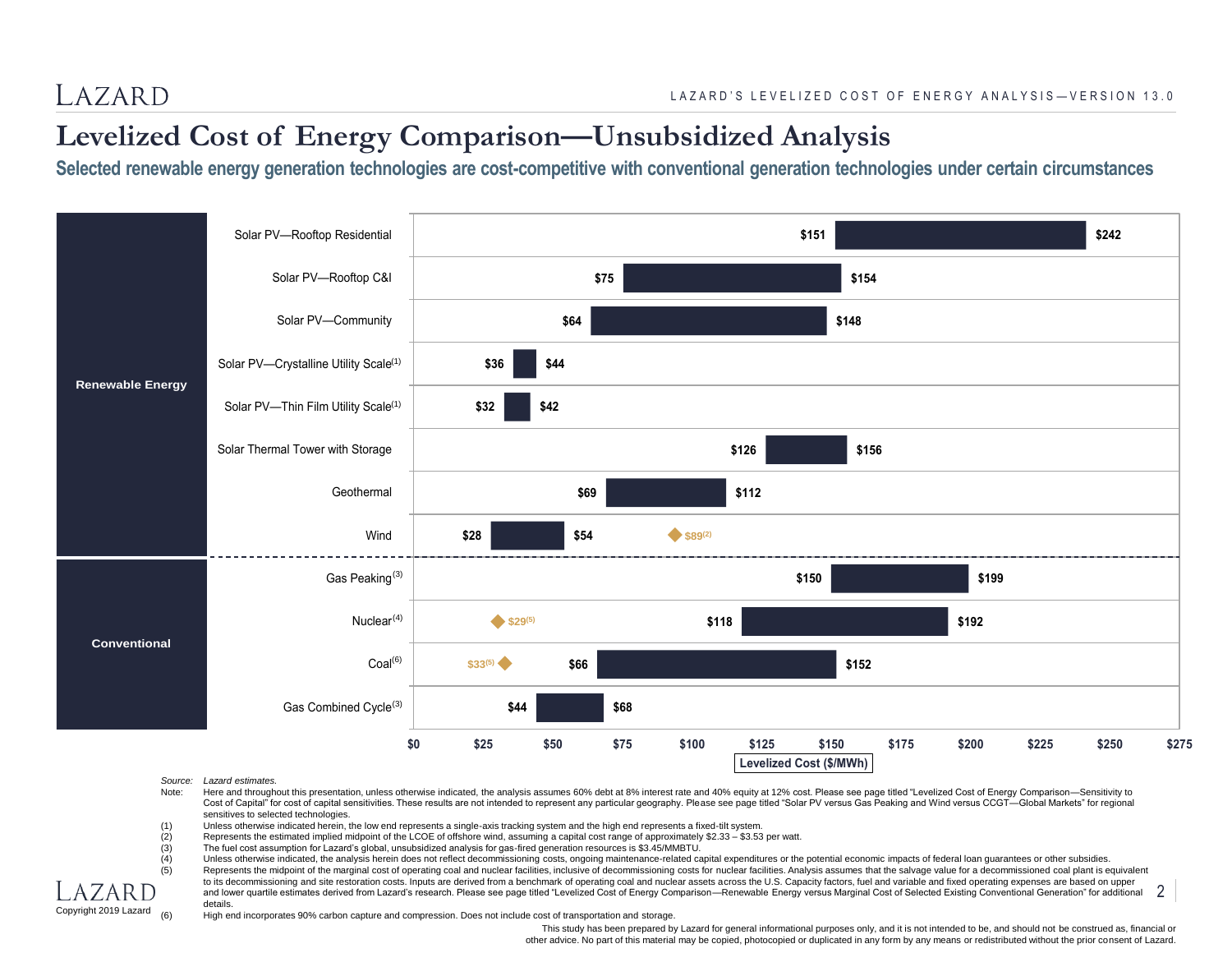#### **Levelized Cost of Energy Comparison—Sensitivity to U.S. Federal Tax Subsidies(1)**

**The Investment Tax Credit ("ITC") and Production Tax Credit ("PTC"), extended in December 2015, remain an important component of the levelized cost of renewable energy generation technologies**





(1) The sensitivity analysis presented on this page assumes that projects qualify for the full ITC/PTC and have a capital structure that includes sponsor equity, tax equity and debt.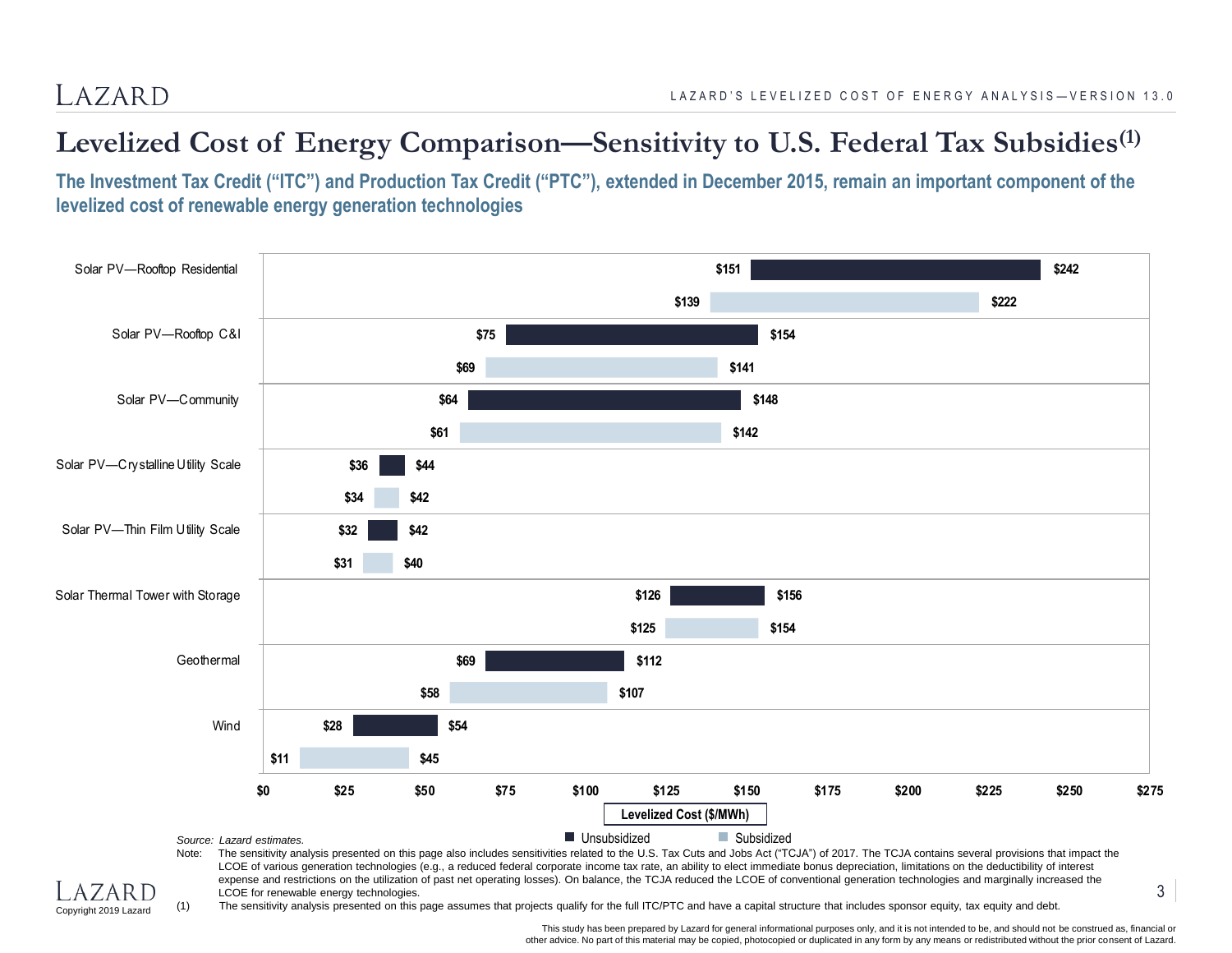### **Levelized Cost of Energy Comparison—Sensitivity to Fuel Prices**

**Variations in fuel prices can materially affect the LCOE of conventional generation technologies, but direct comparisons to "competing" renewable energy generation technologies must take into account issues such as dispatch characteristics (e.g., baseload and/or dispatchable intermediate capacity vs. those of peaking or intermittent technologies)**





#### *Source: Lazard estimates.*

Note: Unless otherwise noted, the assumptions used in this sensitivity correspond to those used in the global, unsubsidized analysis as presented on the page titled "Levelized Cost of Energy Comparison—Unsubsidized Analysis".

> This study has been prepared by Lazard for general informational purposes only, and it is not intended to be, and should not be construed as, financial or other advice. No part of this material may be copied, photocopied or duplicated in any form by any means or redistributed without the prior consent of Lazard.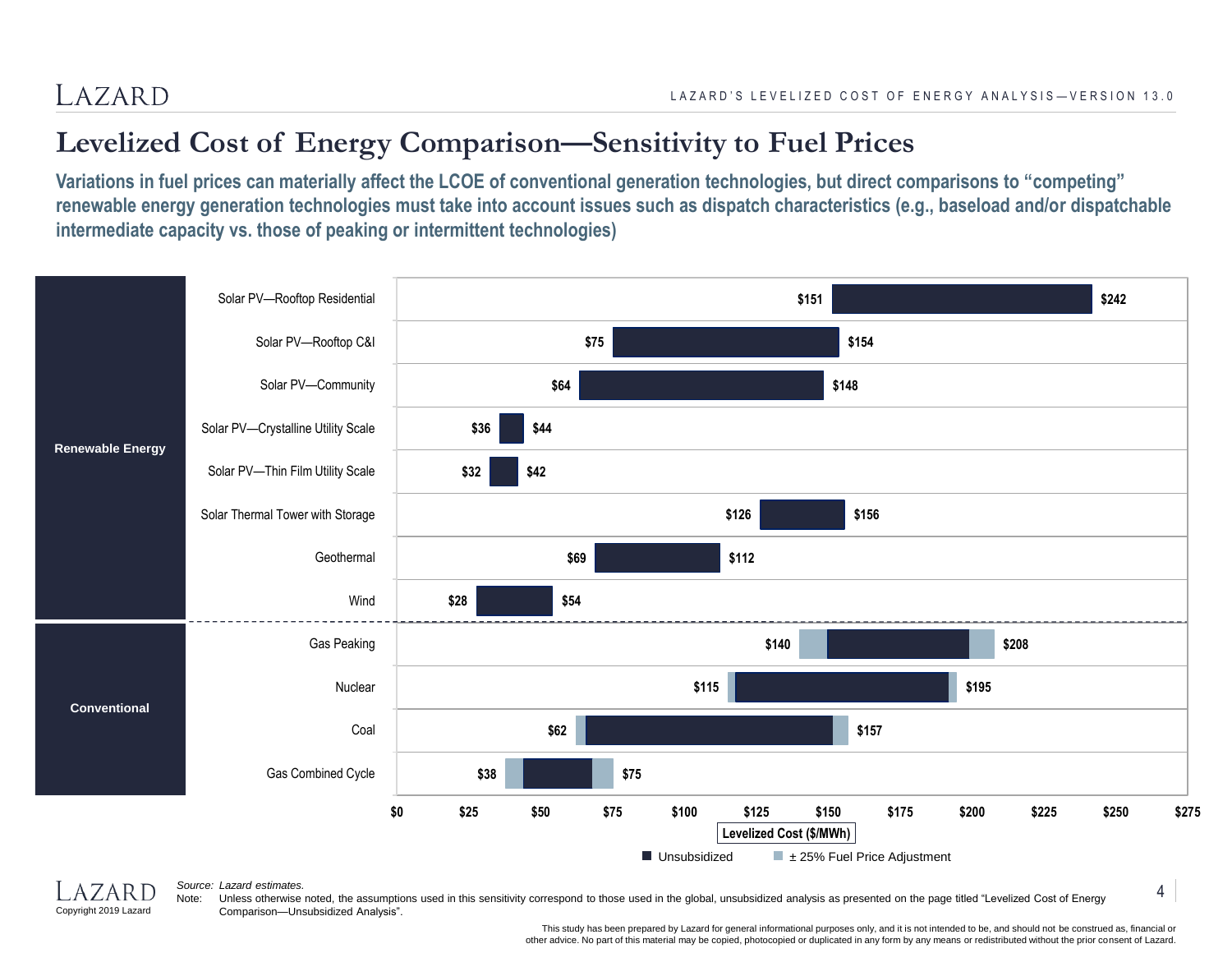#### **Levelized Cost of Energy Comparison—Sensitivity to Cost of Capital**

**A key consideration in determining the LCOE values for utility-scale generation technologies is the cost, and availability, of capital(1) ; this dynamic is particularly significant for renewable energy generation technologies**

**Midpoint of Unsubsidized LCOE(2)**



*Source: Lazard estimates.*

Copyright 2019 Lazard

Note: Analysis assumes 60% debt and 40% equity. Unless otherwise noted, the assumptions used in this sensitivity correspond to those used in the global, unsubsidized analysis as presented on the page titled "Levelized Cost of Energy Comparison—Unsubsidized Analysis".

(1) Cost of capital as used herein indicates the cost of capital applicable to the asset/plant and not the cost of capital of a particular investor/owner.<br>(2) Reflects the average of the high and low LCOE for each respecti

Reflects the average of the high and low LCOE for each respective cost of capital assumption.

This study has been prepared by Lazard for general informational purposes only, and it is not intended to be, and should not be construed as, financial or other advice. No part of this material may be copied, photocopied or duplicated in any form by any means or redistributed without the prior consent of Lazard.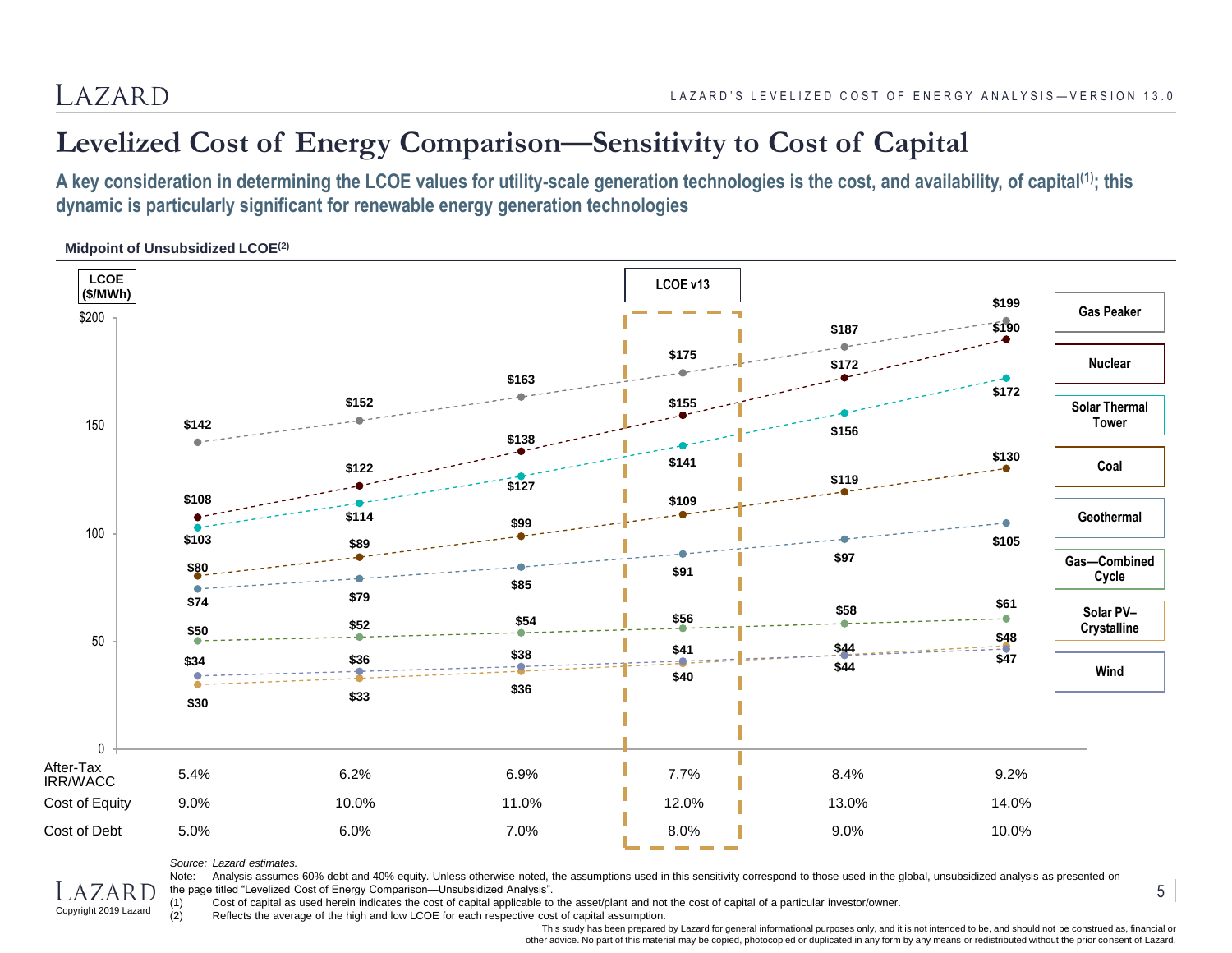#### **Levelized Cost of Energy Comparison—Renewable Energy versus Marginal Cost of Selected Existing Conventional Generation**

**Certain renewable energy generation technologies are approaching an LCOE that is competitive with the marginal cost of existing conventional generation**



other advice. No part of this material may be copied, photocopied or duplicated in any form by any means or redistributed without the prior consent of Lazard.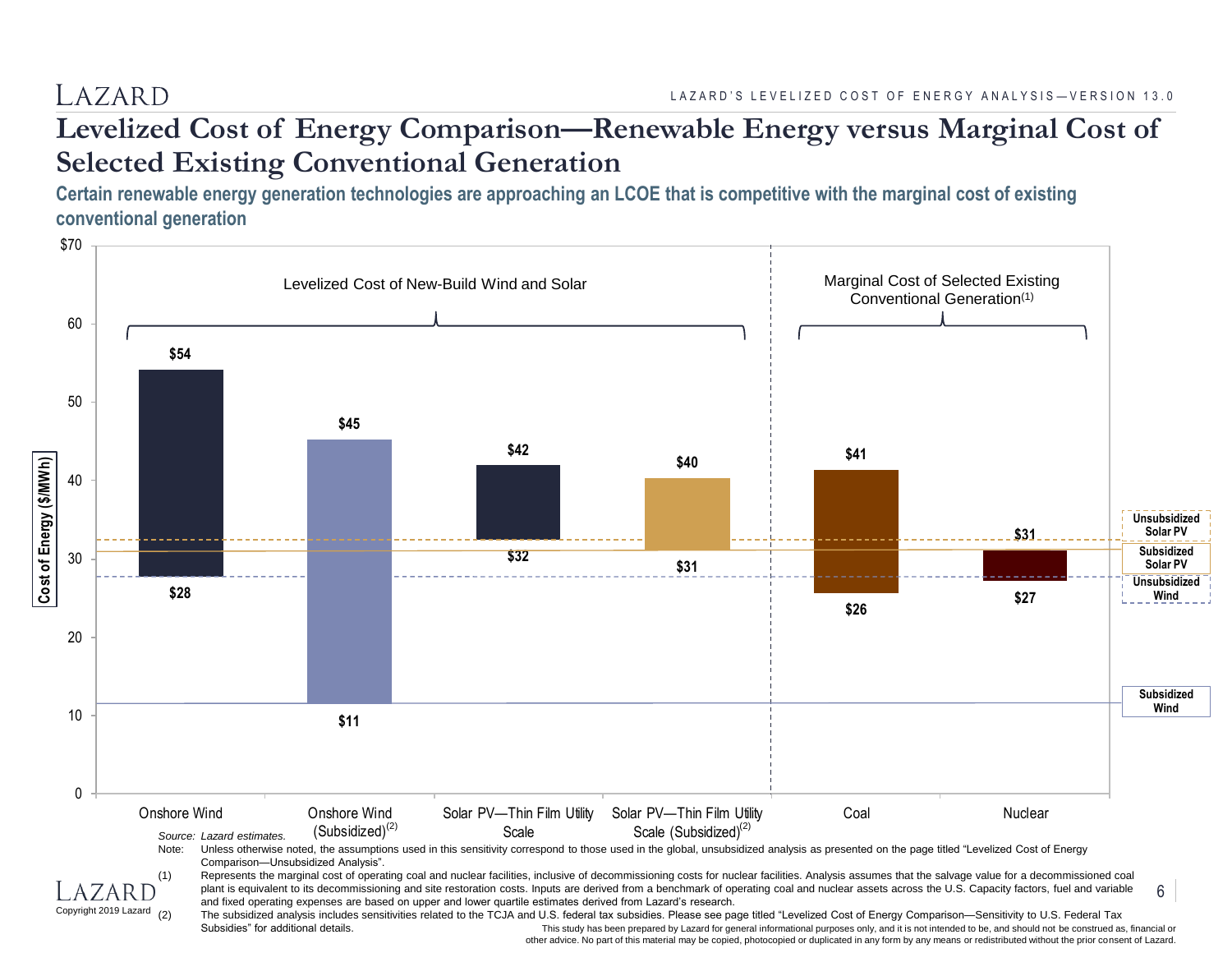#### LAZARD

#### **Levelized Cost of Energy Comparison—Historical Utility-Scale Generation Comparison**

**Lazard's unsubsidized LCOE analysis indicates significant historical cost declines for utility-scale renewable energy generation technologies driven by, among other factors, decreasing capital costs, improving technologies and increased competition** 

**Selected Historical Mean Unsubsidized LCOE Values(1)**



*Source: Lazard estimates.*

Copyright 2019 Lazard

Reflects the average of the high and low LCOE for each respective technology in each respective year. Percentages represent the total decrease in the average LCOE since Lazard's LCOE-Version 3.0.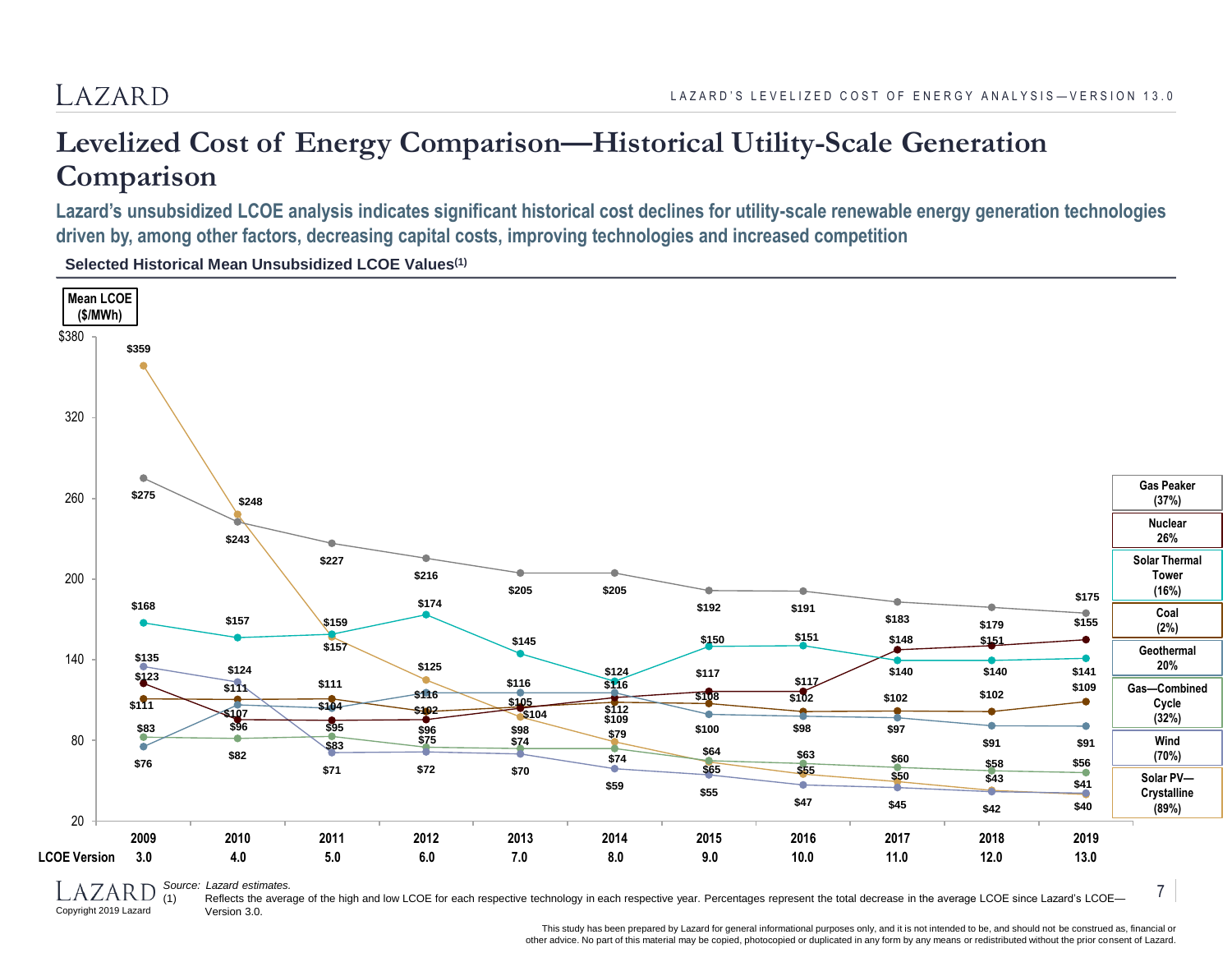#### LAZARD

#### **Levelized Cost of Energy Comparison—Historical Renewable Energy LCOE Declines**

**In light of material declines in the pricing of system components and improvements in efficiency, among other factors, wind and utility-scale solar PV have exhibited dramatic LCOE declines; however, as these industries mature, the rates of decline have diminished**



*Source: Lazard estimates.*

Copyright 2019 Lazard

(1) Represents the average percentage decrease of the high end and low end of the LCOE range.

(2) Represents the average compounded annual rate of decline of the high end and low end of the LCOE range.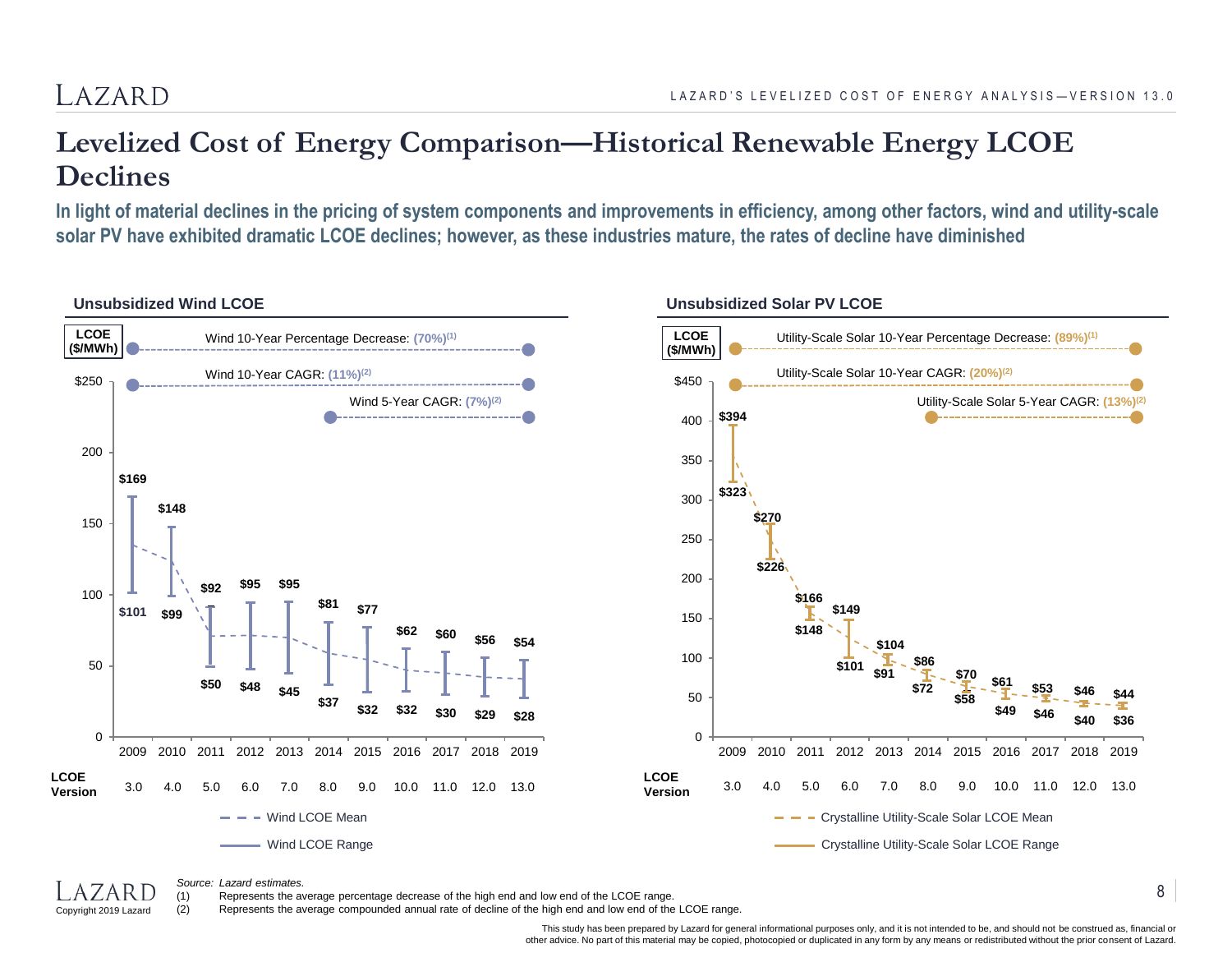Copyright 2019 Lazard

#### **Solar PV versus Gas Peaking and Wind versus CCGT—Global Markets(1)**

**Solar PV and wind have become increasingly competitive with conventional technologies with similar generation profiles; without storage, however, these resources lack the dispatch characteristics, and associated benefits, of such conventional technologies**



Note: The analysis presented on this page assumes country-specific or regionally-applicable tax rates.

(1) Equity IRRs are assumed to be 10.0% – 12.0% for Australia, 15.0% for Brazil and South Africa, 13.0% – 15.0% for India, 8.0% – 10.0% for Japan, 7.5% – 12.0% for Europe and 7.5% – 9.0% for the U.S. Cost of debt is assumed to be 5.0% – 5.5% for Australia, 10.0% – 12.0% for Brazil, 12.0% – 13.0% for India, 3.0% for Japan, 4.5% – 5.5% for Europe, 12.0% for South Africa and 4.0% – 4.5% for the U.S.

(2) Low end assumes crystalline utility-scale solar with a single-axis tracker. High end assumes rooftop C&I solar. Solar projects assume illustrative capacity factors of 21% – 28% for the U.S., 26% – 30% for Australia, 26% – 28% for Brazil, 22% – 23% for India, 27% – 29% for South Africa, 16% – 18% for Japan and 13% – 16% for Europe.

- (3) Assumes natural gas prices of \$3.45 for the U.S., \$4.00 for Australia, \$8.00 for Brazil, \$7.00 for India, South Africa and Japan and \$6.00 for Europe (all in U.S.\$ per MMBtu). Assumes a capacity factor of 10% for all geographies.
- Wind projects assume illustrative capacity factors of 38% 55% for the U.S., 29% 46% for Australia, 45% 55% for Brazil, 25% 35% for India, 31% 36% for South Africa, 22% 30% for Japan and 33% – 38% for Europe.

Assumes natural gas prices of \$3.45 for the U.S., \$4.00 for Australia, \$8.00 for Brazil, \$7.00 for India, South Africa and Japan and \$6.00 for Europe (all in U.S.\$ per MMBtu). Assumes capacity factors of 55% – 70% on the high and low ends, respectively, for all geographies.

This study has been prepared by Lazard for general informational purposes only, and it is not intended to be, and should not be construed as, financial or other advice. No part of this material may be copied, photocopied or duplicated in any form by any means or redistributed without the prior consent of Lazard.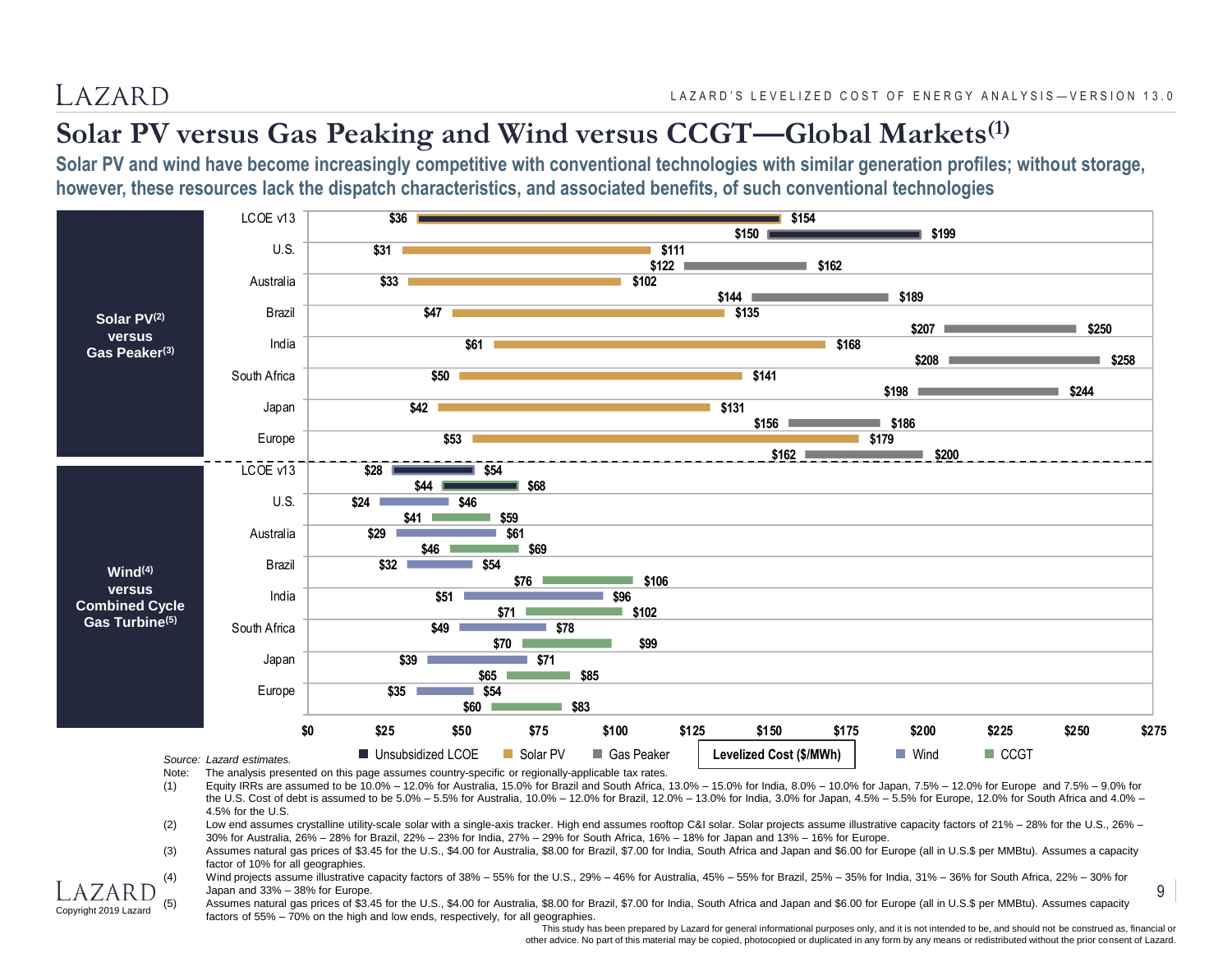#### **Capital Cost Comparison**

**In some instances, the capital costs of renewable energy generation technologies have converged with those of certain conventional generation technologies, which coupled with improvements in operational efficiency for renewable energy technologies, have led to a convergence in LCOE between the respective technologies**



Copyright 2019 Lazard

*Source: Lazard estimates.*

(1) Represents the estimated midpoint of the total capital cost for offshore wind.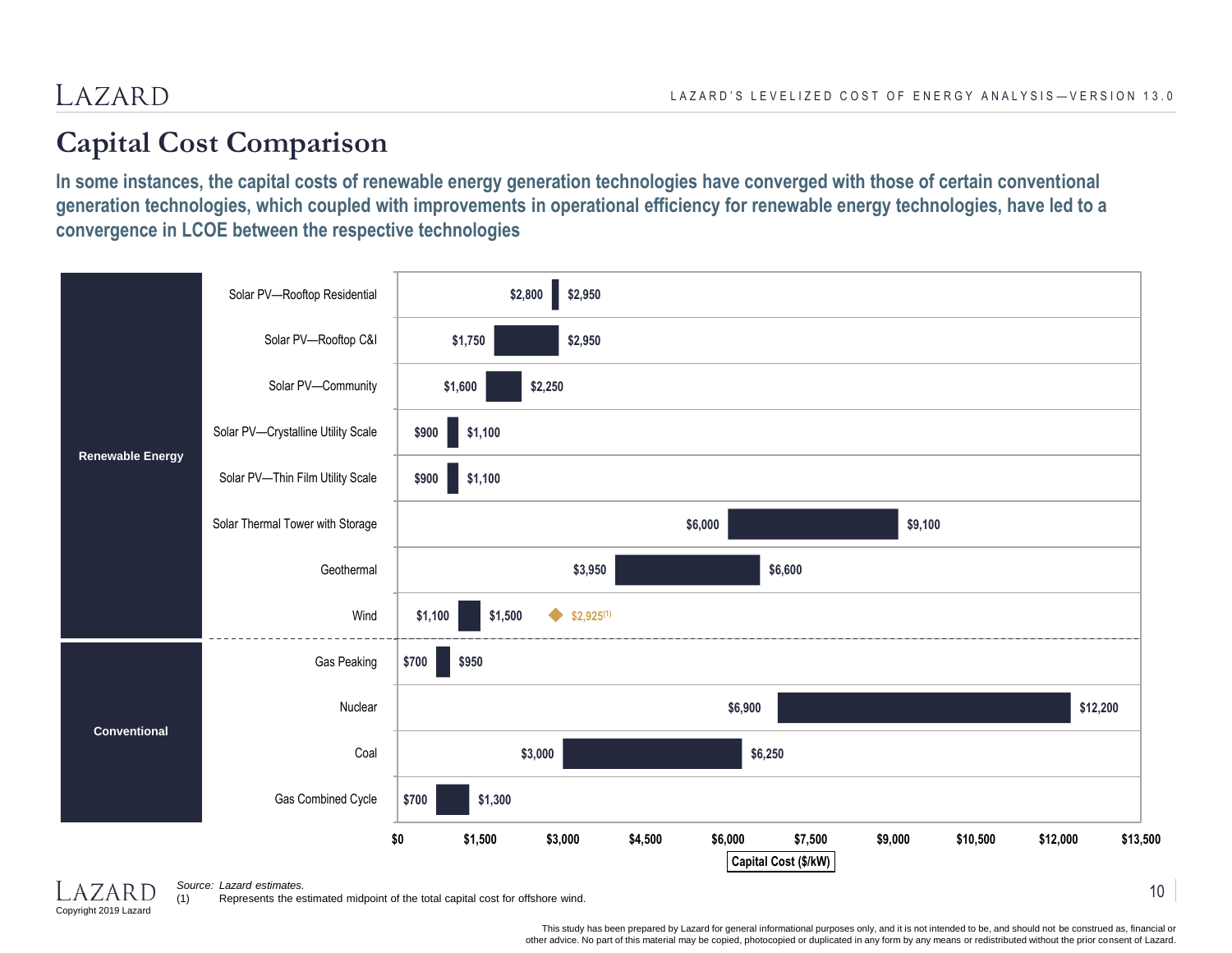## **Levelized Cost of Energy Components—Low End**

**Certain renewable energy generation technologies are already cost-competitive with conventional generation technologies; a key factor regarding the continued cost decline of renewable energy generation technologies is the ability of technological development and industry scale to continue lowering operating expenses and capital costs for renewable energy generation technologies**



*Source: Lazard estimates.*

Copyright 2019 Lazard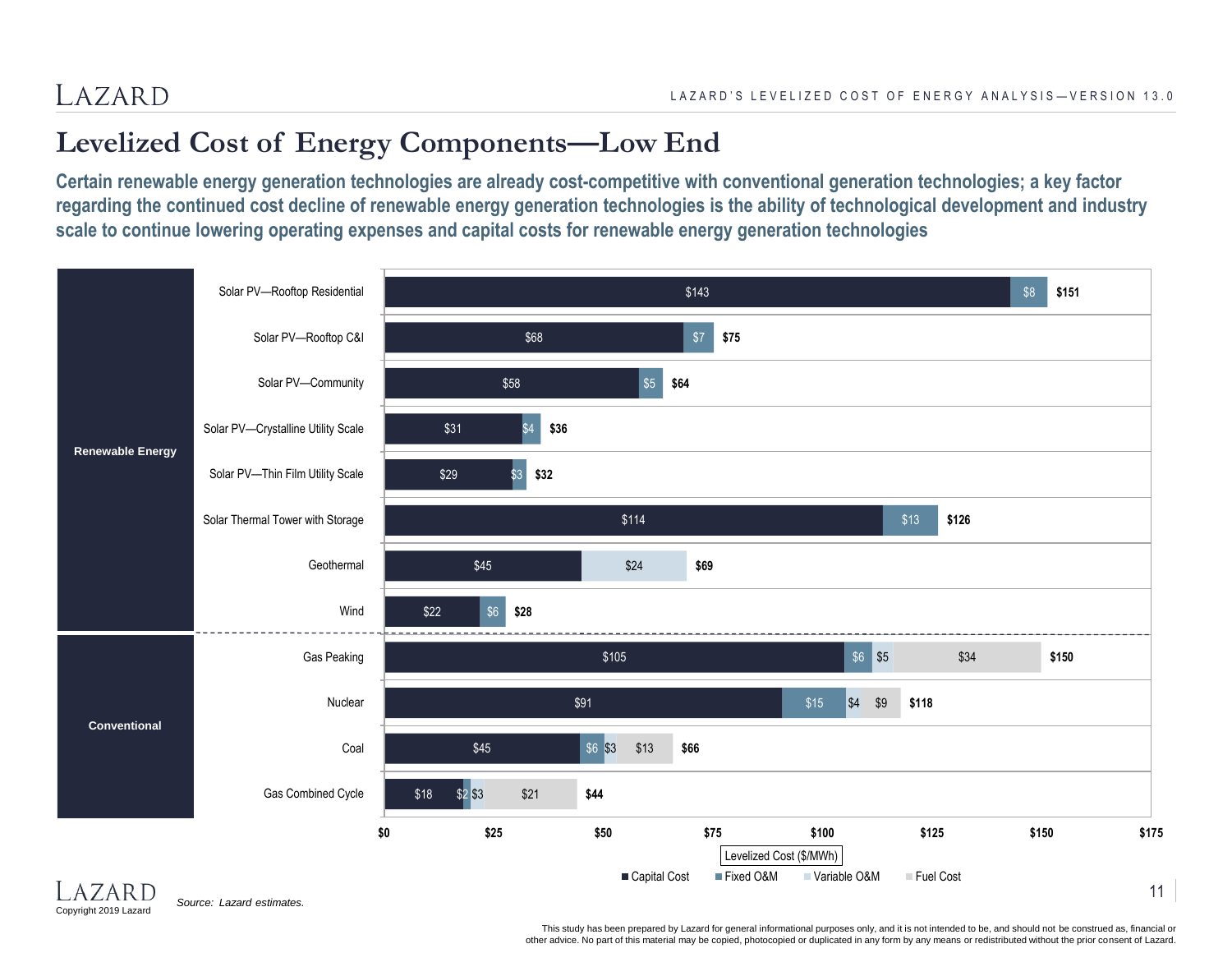## **Levelized Cost of Energy Components—High End**

**Certain renewable energy generation technologies are already cost-competitive with conventional generation technologies; a key factor regarding the continued cost decline of renewable energy generation technologies is the ability of technological development and industry scale to continue lowering operating expenses and capital costs for renewable energy generation technologies**

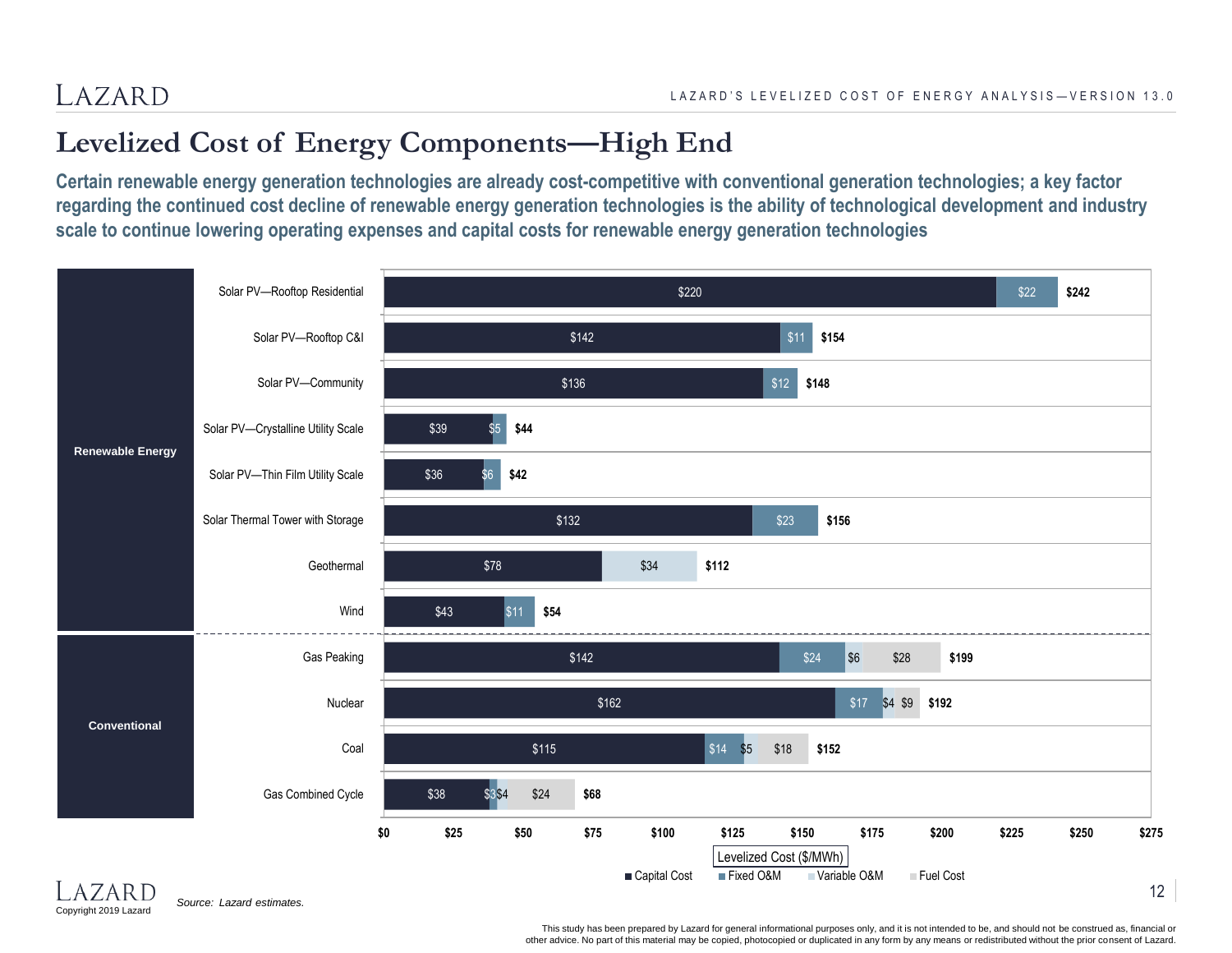#### **Levelized Cost of Energy Comparison—Methodology**

(\$ in millions, unless otherwise noted)

**Lazard's LCOE analysis consists of creating a power plant model representing an illustrative project for each relevant technology and solving for the \$/MWh value that results in a levered IRR equal to the assumed cost of equity (see subsequent "Key Assumptions" pages for detailed assumptions by technology) Unsubsidized Wind — High Case Sample Illustrative Calculations**

|                                        |                                                                                                                            |                      |          |          |          |          |          | Unsubsidized wind — High Case Sample Illustrative Calculations |                                      |         |
|----------------------------------------|----------------------------------------------------------------------------------------------------------------------------|----------------------|----------|----------|----------|----------|----------|----------------------------------------------------------------|--------------------------------------|---------|
| $Year^{(1)}$                           |                                                                                                                            | 0                    |          | 2        | 3        | 4        | 5        | 20                                                             | Key Assumptions <sup>(4)</sup>       |         |
| Capacity (MW)                          | (A)                                                                                                                        |                      | 150      | 150      | 150      | 150      | 150      | 150                                                            | Capacity (MW)                        | 150     |
| Capacity Factor                        | (B)                                                                                                                        |                      | 38%      | 38%      | 38%      | 38%      | 38%      | 38%                                                            | Capacity Factor                      | 38%     |
| Total Generation ('000 MWh)            | $(A)$ x $(B) = (C)^*$                                                                                                      |                      | 499      | 499      | 499      | 499      | 499      | 499                                                            | Fuel Cost (\$/MMBtu)                 | \$0.00  |
| Levelized Energy Cost (\$/MWh)         | (D)                                                                                                                        |                      | \$54.1   | \$54.1   | \$54.1   | \$54.1   | \$54.1   | \$54.1                                                         | Heat Rate (Btu/kWh)                  |         |
| <b>Total Revenues</b>                  | $(C)$ x $(D) = (E)^*$                                                                                                      |                      | \$27.0   | \$27.0   | \$27.0   | \$27.0   | \$27.0   | \$27.0                                                         | Fixed O&M (\$/kW-year)               | \$36.5  |
|                                        |                                                                                                                            |                      |          |          |          |          |          |                                                                | Variable O&M (\$/MWh)                | \$0.0   |
| <b>Total Fuel Cost</b>                 | (F)                                                                                                                        |                      |          |          |          |          |          | $\overline{\phantom{a}}$                                       | <b>O&amp;M Escalation Rate</b>       | 2.25%   |
| Total O&M                              | $(G)$ *                                                                                                                    |                      | 5.4      | 5.6      | 5.7      | 5.8      | 5.9      | 8.5                                                            | <b>Capital Structure</b>             |         |
| <b>Total Operating Costs</b>           | $(F) + (G) = (H)$                                                                                                          |                      | \$5.4    | \$5.6    | \$5.7    | \$5.8    | \$5.9    | \$8.5                                                          | Debt                                 | 60.0%   |
|                                        |                                                                                                                            |                      |          |          |          |          |          |                                                                | Cost of Debt                         | 8.0%    |
| <b>EBITDA</b>                          | $(E) - (H) = (I)$                                                                                                          |                      | \$21.6   | \$21.5   | \$21.3   | \$21.2   | \$21.1   | \$18.5                                                         | Equity                               | 40.0%   |
|                                        |                                                                                                                            |                      |          |          |          |          |          |                                                                | Cost of Equity                       | 12.0%   |
| Debt Outstanding - Beginning of Period | (J)                                                                                                                        |                      | \$135.0  | \$132.3  | \$129.4  | \$126.3  | \$122.9  | \$12.5                                                         |                                      |         |
| Debt - Interest Expense                | (K)                                                                                                                        |                      | (10.8)   | (10.6)   | (10.4)   | (10.1)   | (9.8)    | (1.0)                                                          | <b>Taxes and Tax Incentives:</b>     |         |
| Debt - Principal Payment               | (L)                                                                                                                        |                      | (2.7)    | (2.9)    | (3.1)    | (3.4)    | (3.6)    | (12.5)                                                         | <b>Combined Tax Rate</b>             | 40%     |
| Levelized Debt Service                 | $(K) + (L) = (M)$                                                                                                          |                      | (\$13.5) | (\$13.5) | (\$13.5) | (\$13.5) | (\$13.5) | (\$13.5)                                                       | Economic Life (years) <sup>(5)</sup> |         |
|                                        |                                                                                                                            |                      |          |          |          |          |          |                                                                | MACRS Depreciation (Year Schedule)   |         |
| <b>EBITDA</b>                          | (1)                                                                                                                        |                      | \$21.6   | \$21.5   | \$21.3   | \$21.2   | \$21.1   | \$18.5                                                         | Capex                                |         |
| Depreciation (MACRS)                   | (N)                                                                                                                        |                      | (45.0)   | (72.0)   | (43.2)   | (25.9)   | (25.9)   | $\overline{\phantom{a}}$                                       | EPC Costs (\$/kW)                    | \$1,500 |
| Interest Expense                       | (K)                                                                                                                        |                      | (10.8)   | (10.6)   | (10.4)   | (10.1)   | (9.8)    | (1.0)                                                          | Additional Owner's Costs (\$/kW)     | \$0     |
| Taxable Income                         | $(I) + (N) + (K) = (O)$                                                                                                    |                      | (\$34.2) | (\$61.1) | (\$32.2) | (\$14.8) | (\$14.7) | \$17.5                                                         | Transmission Costs (\$/kW)           | \$0     |
|                                        |                                                                                                                            |                      |          |          |          |          |          |                                                                | Total Capital Costs (\$/kW)          | \$1,500 |
| Tax Benefit (Liability) <sup>(2)</sup> | $(O)$ x (tax rate) = $(P)$                                                                                                 |                      | \$13.7   | \$24.5   | \$12.9   | \$5.9    | \$5.9    | (\$7.0)                                                        |                                      |         |
|                                        |                                                                                                                            |                      |          |          |          |          |          |                                                                | Total Capex (\$mm)                   | \$225   |
| After-Tax Net Equity Cash Flow         | $(I) + (M) + (P) = (Q)$                                                                                                    | $($ \$90.0) $^{(3)}$ | \$21.8   | \$32.4   | \$20.7   | \$13.7   | \$13.5   | (\$2.0)                                                        |                                      |         |
|                                        |                                                                                                                            |                      |          |          |          |          |          |                                                                |                                      |         |
| <b>IRR For Equity Investors</b>        |                                                                                                                            | 12.0%                |          |          |          |          |          |                                                                |                                      |         |
| Source:<br>Lazard estimates.           |                                                                                                                            |                      |          |          |          |          |          |                                                                | Technology-dependent                 |         |
| Note:<br>Denotes unit conversion.      | Wind-High LCOE case presented for illustrative purposes only.                                                              |                      |          |          |          |          |          |                                                                | $\blacksquare$ Levelized             |         |
| (1)<br>(2)<br>AZARD                    | Assumes half-year convention for discounting purposes.<br>Assumes full monetization of tax benefits or losses immediately. |                      |          |          |          |          |          |                                                                |                                      |         |

(3) Reflects initial cash outflow from equity investors.

Copyright 2019 Lazard

(4) Reflects a "key" subset of all assumptions for methodology illustration purposes only. Does not reflect all assumptions.

(5) Economic life sets debt amortization schedule. For comparison purposes, all technologies calculate LCOE on a 20-year IRR basis.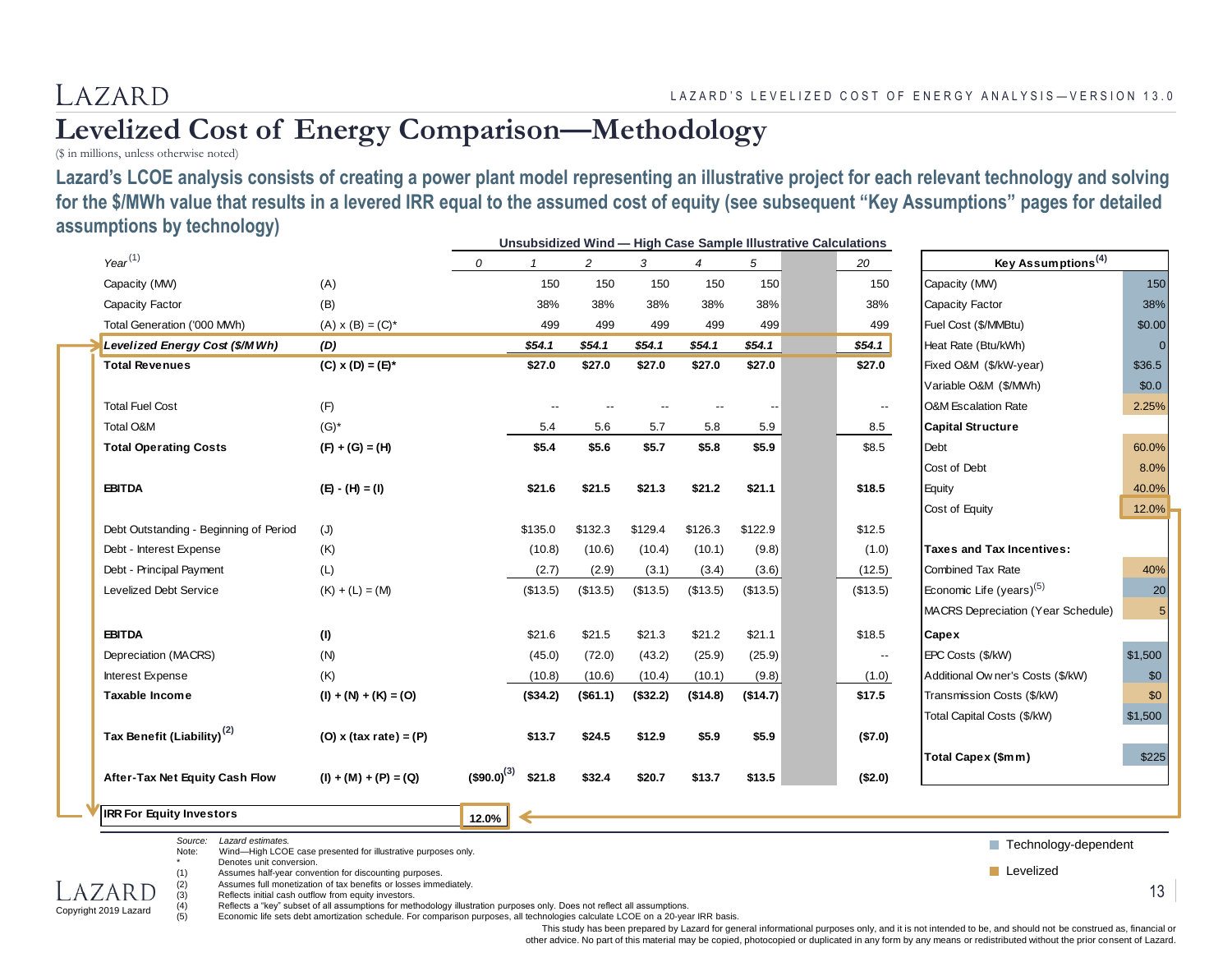#### **Energy Resources—Matrix of Applications**

**Despite convergence in the LCOE between certain renewable energy and conventional generation technologies, direct comparisons must take into account issues such as location (e.g., centralized vs. distributed) and dispatch characteristics (e.g., baseload and/or dispatchable intermediate capacity vs. those of peaking or intermittent technologies)**

**This analysis does not take into account potential social and environmental externalities or reliability-related considerations**

|                                                                                                                                                                                                                         | Carbon                       |                                            |                    | Location           |                                                                                                                                         | Dispatch |              |                    |                 |
|-------------------------------------------------------------------------------------------------------------------------------------------------------------------------------------------------------------------------|------------------------------|--------------------------------------------|--------------------|--------------------|-----------------------------------------------------------------------------------------------------------------------------------------|----------|--------------|--------------------|-----------------|
|                                                                                                                                                                                                                         |                              | Neutral/<br><b>REC</b><br><b>Potential</b> | <b>Distributed</b> | <b>Centralized</b> | Geography<br>$\checkmark$<br>Universal <sup>(2)</sup><br>$\checkmark$<br>Rural<br>Varies<br>$\checkmark$<br>Rural<br>Universal<br>Rural |          | Peaking      | Load-<br>Following | <b>Baseload</b> |
|                                                                                                                                                                                                                         | Solar PV(1)                  | $\checkmark$                               | $\checkmark$       | $\checkmark$       |                                                                                                                                         |          | $\checkmark$ |                    |                 |
| $\checkmark$<br>$\checkmark$<br>$\checkmark$<br>$\checkmark$<br><b>Solar Thermal</b><br>Renewable<br><b>Energy</b><br>$\checkmark$<br>$\checkmark$<br>Geothermal<br>$\checkmark$<br>$\checkmark$<br><b>Onshore Wind</b> |                              |                                            |                    |                    |                                                                                                                                         |          |              |                    |                 |
|                                                                                                                                                                                                                         |                              | $\checkmark$                               |                    |                    |                                                                                                                                         |          |              |                    |                 |
|                                                                                                                                                                                                                         |                              |                                            |                    |                    |                                                                                                                                         |          | $\sqrt{}$    |                    |                 |
|                                                                                                                                                                                                                         | <b>Gas Peaking</b>           | $\pmb{\times}$                             | $\checkmark$       | $\checkmark$       |                                                                                                                                         |          |              | $\checkmark$       |                 |
|                                                                                                                                                                                                                         | <b>Nuclear</b>               | $\checkmark$                               |                    | $\checkmark$       | Intermittent<br>Co-located or rural<br>$\checkmark$<br>Universal                                                                        |          | $\checkmark$ |                    |                 |
| <b>Conventional</b>                                                                                                                                                                                                     | Coal                         | $\pmb{\times}$                             |                    | $\checkmark$       |                                                                                                                                         |          |              |                    | $\checkmark$    |
|                                                                                                                                                                                                                         | Gas<br><b>Combined Cycle</b> | $\mathbf x$                                |                    | $\checkmark$       |                                                                                                                                         |          |              |                    | $\checkmark$    |



#### *Source: Lazard estimates.*

(1) Represents the full range of solar PV technologies; low end represents thin film utility-scale solar single-axis tracking, high end represents the high end of rooftop residential solar. (2) Qualification for RPS requirements varies by location.

> This study has been prepared by Lazard for general informational purposes only, and it is not intended to be, and should not be construed as, financial or other advice. No part of this material may be copied, photocopied or duplicated in any form by any means or redistributed without the prior consent of Lazard.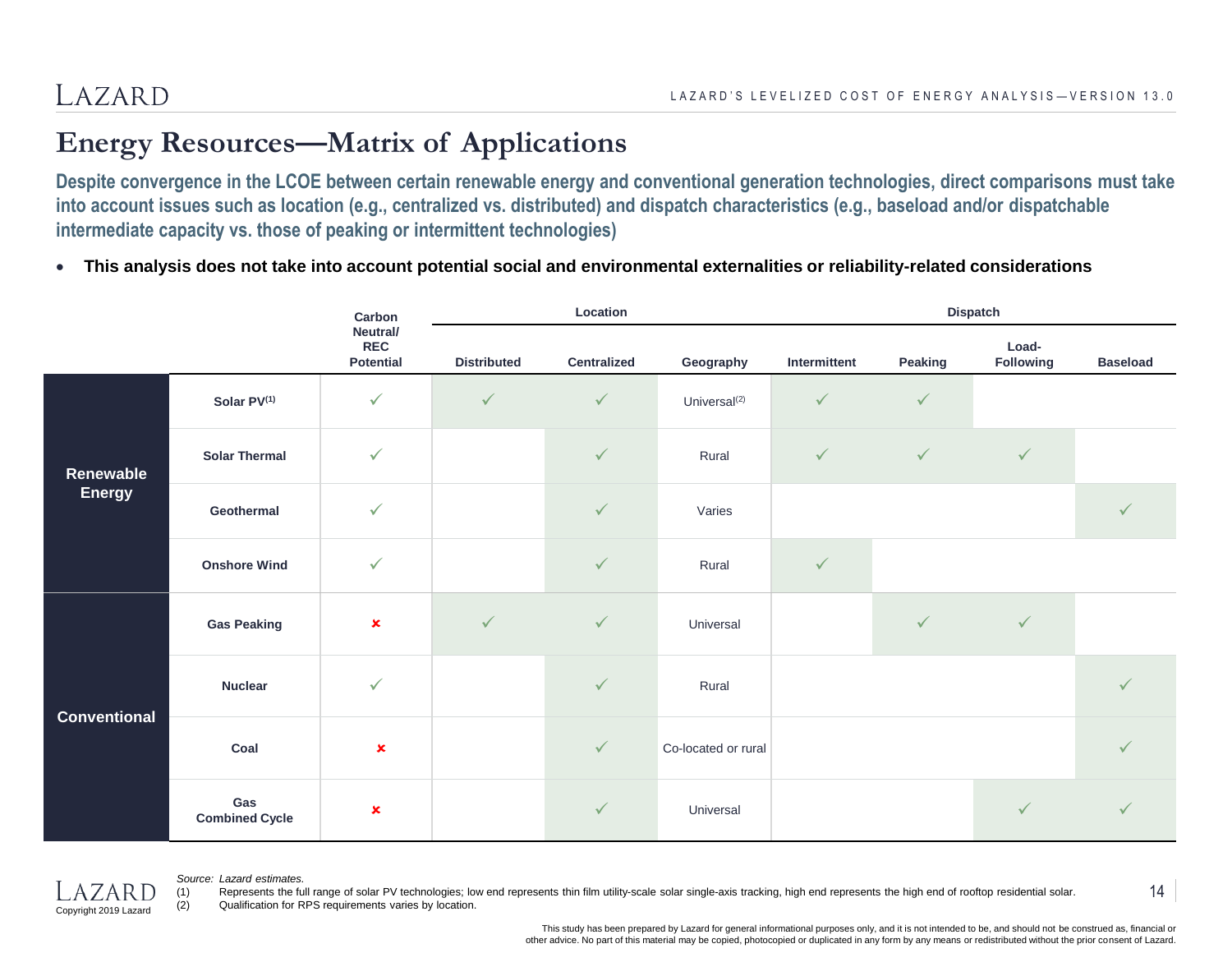#### **Value of Carbon Abatement Comparison**

**As policymakers consider ways to limit carbon emissions, Lazard's LCOE analysis provides insight into the economic value associated with carbon abatement offered by renewable energy technologies. This analysis suggests that policies designed to shift power generation towards wind and utility-scale solar could be a particularly cost-effective means of reducing carbon emissions, providing an abatement value of \$36 – \$41/Ton vs. Coal and \$23 – \$32/Ton vs. Gas Combined Cycle**

**These observations do not take into account other environmental and social externalities, reliability or grid-related considerations**

|                                                  |               | <b>Conventional Generation</b> |                              |                | <b>Renewable Energy Generation</b>        |                     |                                  |                                      |  |
|--------------------------------------------------|---------------|--------------------------------|------------------------------|----------------|-------------------------------------------|---------------------|----------------------------------|--------------------------------------|--|
|                                                  | <b>Units</b>  | Coal                           | <b>Gas Combined</b><br>Cycle | <b>Nuclear</b> | Wind                                      | Solar PV<br>Rooftop | Solar PV<br><b>Utility Scale</b> | <b>Solar Thermal</b><br>with Storage |  |
| Capital Investment/KW of Capacity <sup>(1)</sup> | $\frac{K}{W}$ | \$2,975                        | \$700                        | \$6,900        | \$1,100                                   | \$2,800             | \$900                            | \$9,100                              |  |
| <b>Total Capital Investment</b>                  | \$mm          | 1,993                          | 560                          | 4,209          | 1,111                                     | 8,232               | 1,476                            | 7,462                                |  |
| <b>Facility Output</b>                           | <b>MW</b>     | 670                            | 800                          | 610            | 1,010                                     | 2,940               | 1,640                            | 820                                  |  |
| Capacity Factor                                  | %             | 83%                            | 70%                          | 91%            | 55%                                       | 19%                 | 34%                              | 68%                                  |  |
| MWh/Year Produced <sup>(2)</sup>                 | GWh/yr        | 4,888                          | 4,888                        | 4,888          | 4,888                                     | 4,888               | 4,888                            | 4,888                                |  |
| Levelized Cost of Energy                         | \$/MWh        | \$66                           | \$44                         | \$118          | \$28                                      | \$151               | \$32                             | \$126                                |  |
| <b>Total Cost of Energy Produced</b>             | \$mm/yr       | $$322$ $(2)$                   | \$215                        | \$576          | (1)<br>\$136                              | \$740               | \$159                            | \$618                                |  |
| CO <sub>2</sub> Equivalent Emissions             | Tons/MWh      | 0.92                           | 0.51                         |                |                                           |                     |                                  |                                      |  |
| <b>Carbon Emitted</b>                            | mm Tons/yr    | 4.51                           | 2.50                         |                |                                           |                     |                                  |                                      |  |
| Difference in Carbon Emissions                   | mm Tons/yr    |                                |                              |                |                                           |                     |                                  |                                      |  |
| vs. Coal                                         |               |                                | 2.01                         | 4.51           | 4.51<br>$\begin{bmatrix} 3 \end{bmatrix}$ | 4.51                | 4.51                             | 4.51                                 |  |
| vs. Gas                                          |               |                                |                              | 2.50           | 2.50                                      | 2.50                | 2.50                             | 2.50                                 |  |
| Difference in Total Energy Cost                  | \$mm/yr       |                                |                              |                |                                           |                     |                                  |                                      |  |
| vs. Coal                                         |               |                                | (\$107)                      | \$254          | $($187)$ $(4)$                            | \$418               | (\$163)                          | \$296                                |  |
| vs. Gas                                          |               |                                |                              | \$361          | (\$80)                                    | \$525               | (\$56)                           | \$403                                |  |
| <b>Implied Abatement Value/(Cost)</b>            | \$/Ton        |                                |                              |                |                                           |                     |                                  |                                      |  |
| vs. Coal                                         |               |                                | \$53                         | (\$56)         | $\overline{5}$<br>\$41                    | (\$93)              | \$36                             | (\$66)                               |  |
| vs. Gas                                          |               |                                |                              | (\$144)        | \$32                                      | (\$210)             | \$23                             | (\$161)                              |  |

: Favorable vs. Coal/Gas : Unfavorable vs. Coal/Gas

**Implied Carbon Abatement Value Calculation (Wind vs. Coal)—Methodology**

Difference in Total Energy Cost (Wind vs. Coal) = – = \$136 mm/yr (Wind) – \$322 mm/yr (Coal) = (\$187) mm/yr **4 1 2**

**5** Implied Carbon Abatement Value (Wind vs. Coal) =  $\left(4\right) \div \left(3\right)$  = \$187 mm/yr  $\div 4.51$  mm Tons/yr = \$41/Ton



*Source: Lazard estimates.*

Assumptions utilized for the technologies presented in this analysis correspond to those associated with the Low LCOE cases.

(2) All facilities illustratively sized to produce 4,888 GWh/yr.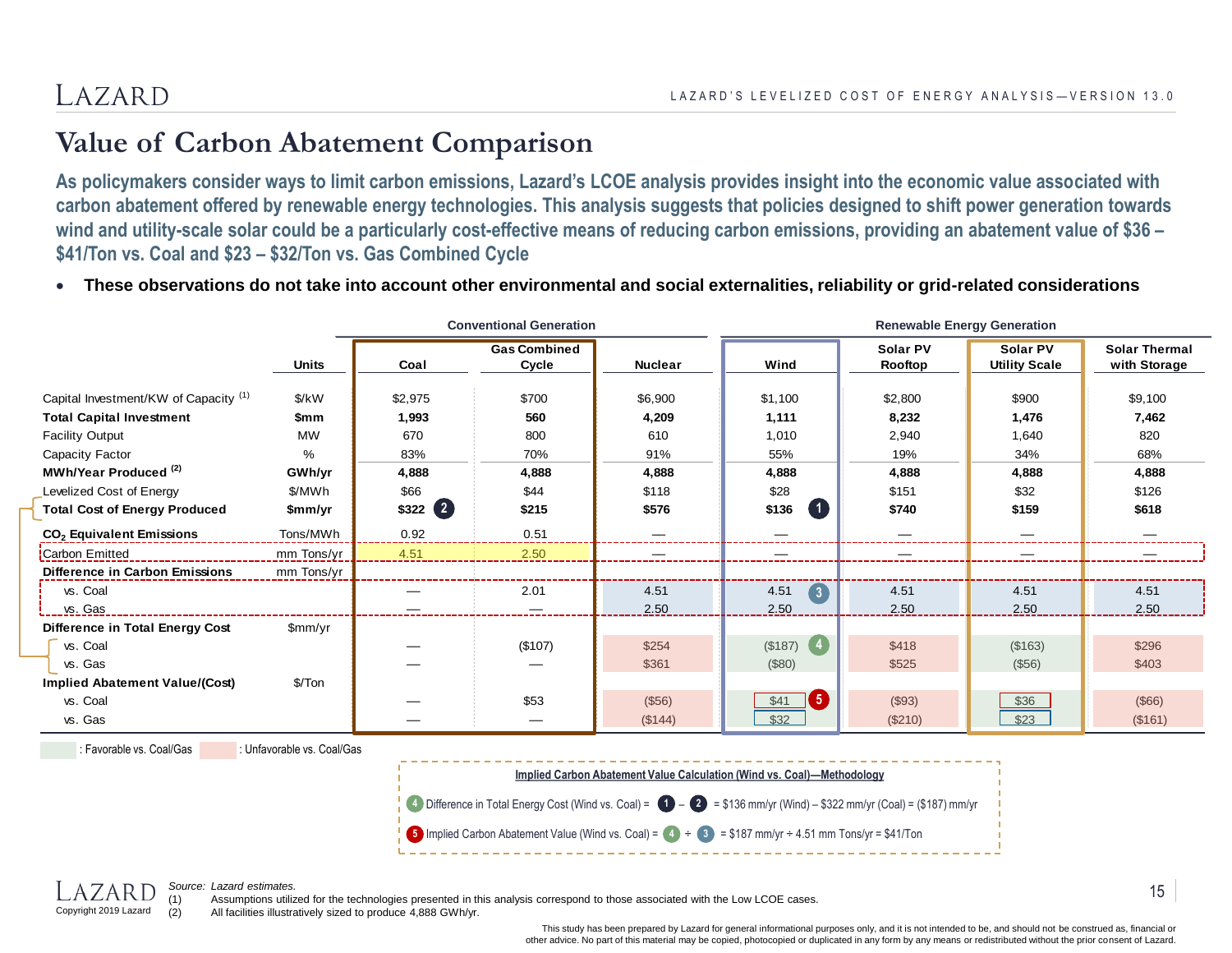## **Levelized Cost of Energy—Key Assumptions**

|                                         |               | Solar PV                       |                                           |                                        |                                              |                                                     |  |  |  |
|-----------------------------------------|---------------|--------------------------------|-------------------------------------------|----------------------------------------|----------------------------------------------|-----------------------------------------------------|--|--|--|
|                                         | <b>Units</b>  | Rooftop-Residential            | Rooftop-C&I                               | Community                              | Utility Scale-<br>Crystalline <sup>(2)</sup> | Utility Scale-<br>Thin Film <sup>(2)</sup>          |  |  |  |
|                                         |               |                                |                                           |                                        |                                              |                                                     |  |  |  |
| <b>Net Facility Output</b>              | MW            | 0.005                          | $\mathbf{1}$                              | 5                                      | 100                                          | 100                                                 |  |  |  |
| <b>EPC Cost</b>                         | \$/kW         | \$2,800<br>\$2,950<br>$\equiv$ | \$1,750<br>$-$ \$2,950                    | \$1,600<br>$-$ \$2,250                 | \$1,100<br>\$900<br>$\overline{\phantom{a}}$ | \$1,100<br>\$900<br>$\equiv$                        |  |  |  |
| <b>Capital Cost During Construction</b> | \$/kW         | <u>است.</u>                    |                                           |                                        |                                              |                                                     |  |  |  |
| <b>Other Owner's Costs</b>              | $\frac{K}{V}$ | included                       | included                                  | included                               | included                                     | included                                            |  |  |  |
| Total Capital Cost <sup>(1)</sup>       | $\frac{K}{V}$ | \$2,950<br>\$2,800<br>$\sim$   | \$1,750<br>\$2,950<br>$\frac{1}{2}$       | \$2,250<br>\$1,600<br>$\sim$           | \$1,100<br>\$900<br>$\sim$                   | \$900<br>\$1,100<br>$\hspace{0.1mm}-\hspace{0.1mm}$ |  |  |  |
| <b>Fixed O&amp;M</b>                    | \$/kW-yr      | \$25.00<br>\$14.00<br>$\sim$   | \$15.00<br>\$20.00<br>$\equiv$            | $-$ \$16.00<br>\$12.00                 | \$12.00<br>\$9.00<br>$-$                     | \$12.00<br>\$9.00<br>$\overline{\phantom{a}}$       |  |  |  |
| Variable O&M                            | \$/MWh        |                                |                                           |                                        |                                              |                                                     |  |  |  |
| <b>Heat Rate</b>                        | Btu/kWh       |                                |                                           |                                        |                                              |                                                     |  |  |  |
| <b>Capacity Factor</b>                  | %             | 13%<br>19%<br>$-$              | 20%<br>25%<br>$\frac{1}{2}$               | 25%<br>15%<br>$\overline{\phantom{m}}$ | 32%<br>21%<br>$\overline{\phantom{0}}$       | 34%<br>23%<br>$\overline{\phantom{m}}$              |  |  |  |
| <b>Fuel Price</b>                       | \$/MMBtu      |                                |                                           |                                        |                                              |                                                     |  |  |  |
| <b>Construction Time</b>                | <b>Months</b> | 3                              | 3                                         | $\overline{4}$<br>6<br>$\equiv$        | 9                                            | 9                                                   |  |  |  |
| <b>Facility Life</b>                    | Years         | 25                             | 25                                        | 30                                     | $30\,$                                       | 30                                                  |  |  |  |
| <b>Levelized Cost of Energy</b>         | \$/MWh        | \$151<br>\$242<br>$-$          | \$75<br>\$154<br>$\overline{\phantom{m}}$ | \$64<br>\$148<br>$\sim$                | \$36<br>\$44<br>$\overline{\phantom{a}}$     | \$32<br>\$42<br>$\overline{\phantom{m}}$            |  |  |  |



*Source: Lazard estimates.*

(1) Includes capitalized financing costs during construction for generation types with over 24 months construction time.

(2) Left column represents the assumptions used to calculate the low end LCOE for single-axis tracking. Right column represents the assumptions used to calculate the high end LCOE for fixed-tilt design.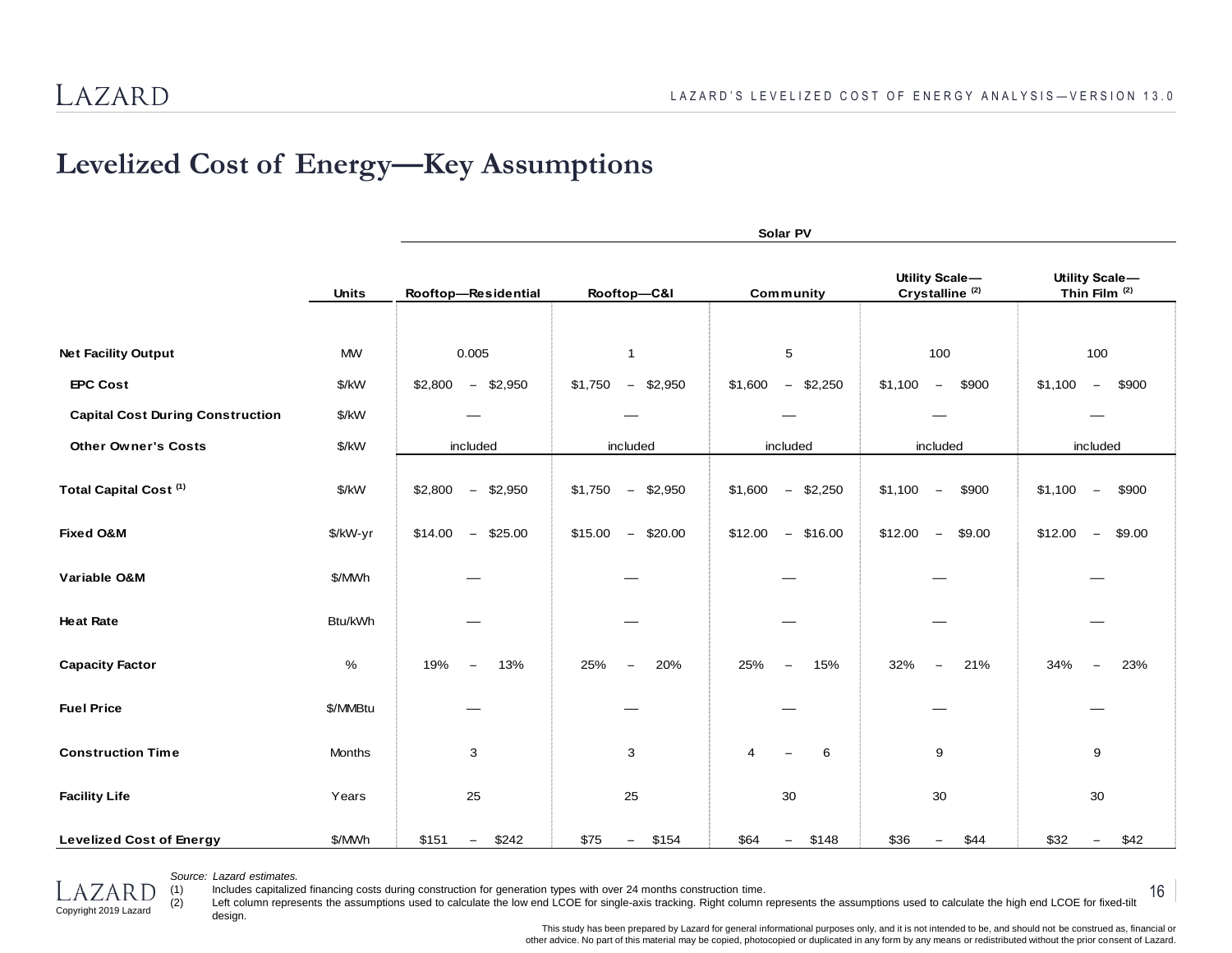#### **Levelized Cost of Energy—Key Assumptions** (cont'd)

|                                         |               | <b>Solar Thermal Tower</b>                   |                                                |                                                |                                                |
|-----------------------------------------|---------------|----------------------------------------------|------------------------------------------------|------------------------------------------------|------------------------------------------------|
|                                         | <b>Units</b>  | with Storage <sup>(2)</sup>                  | Geothermal                                     | Wind-Onshore                                   | Wind-Offshore                                  |
|                                         |               |                                              |                                                |                                                |                                                |
| <b>Net Facility Output</b>              | <b>MW</b>     | 110<br>150<br>$\overline{\phantom{m}}$       | 20<br>50<br>$\overline{\phantom{0}}$           | 150                                            | 210<br>385<br>$\overline{\phantom{m}}$         |
| <b>EPC Cost</b>                         | \$/kW         | \$7,950<br>\$5,250<br>$ \,$                  | \$3,450<br>\$5,750<br>$\overline{\phantom{m}}$ | \$1,500<br>\$1,100<br>$-$                      | \$2,350<br>\$3,550<br>$\overline{\phantom{m}}$ |
| <b>Capital Cost During Construction</b> | \$/kW         | \$1,150<br>\$750<br>$\overline{\phantom{m}}$ | \$850<br>\$500<br>$\qquad \qquad -$            |                                                |                                                |
| <b>Other Owner's Costs</b>              | $\frac{K}{V}$ | included                                     | included                                       | included                                       | included                                       |
| Total Capital Cost <sup>(1)</sup>       | \$/kW         | $-$ \$6,000<br>\$9,100                       | $-$ \$6,600<br>\$3,950                         | \$1,500<br>\$1,100<br>$\overline{\phantom{m}}$ | $-$ \$3,550<br>\$2,350                         |
| <b>Fixed O&amp;M</b>                    | \$/kW-yr      | \$75.00<br>\$80.00<br>$ \,$                  | \$0.00<br>\$0.00<br>$\overline{\phantom{m}}$   | \$36.50<br>\$28.00<br>$\overline{\phantom{m}}$ | $-$ \$110.00<br>\$80.00                        |
| Variable O&M                            | \$/MWh        |                                              | \$24.00<br>$-$ \$34.00                         |                                                |                                                |
| <b>Heat Rate</b>                        | Btu/kWh       |                                              |                                                |                                                |                                                |
| <b>Capacity Factor</b>                  | $\%$          | 68%<br>39%                                   | 85%<br>90%                                     | 55%<br>38%<br>—                                | 55%<br>45%                                     |
| <b>Fuel Price</b>                       | \$/MMBtu      |                                              |                                                |                                                |                                                |
| <b>Construction Time</b>                | Months        | 36                                           | 36                                             | 12                                             | 12                                             |
| <b>Facility Life</b>                    | Years         | 35                                           | 25                                             | 20                                             | 20                                             |
| <b>Levelized Cost of Energy</b>         | \$/MWh        | \$126<br>\$156<br>$-$                        | \$69<br>\$112<br>$ \,$                         | \$28<br>\$54<br>$\qquad \qquad -$              | \$64<br>\$115<br>$\overline{\phantom{a}}$      |

*Source: Lazard estimates.*

Copyright 2019 Lazard

(1) Includes capitalized financing costs during construction for generation types with over 24 months construction time.

(2) Left column represents the assumptions used to calculate the low end LCOE, representing a project with 18 hours of storage capacity. Right column represents the assumptions used to calculate the high end LCOE, representing a project with eight hours of storage.

> This study has been prepared by Lazard for general informational purposes only, and it is not intended to be, and should not be construed as, financial or other advice. No part of this material may be copied, photocopied or duplicated in any form by any means or redistributed without the prior consent of Lazard.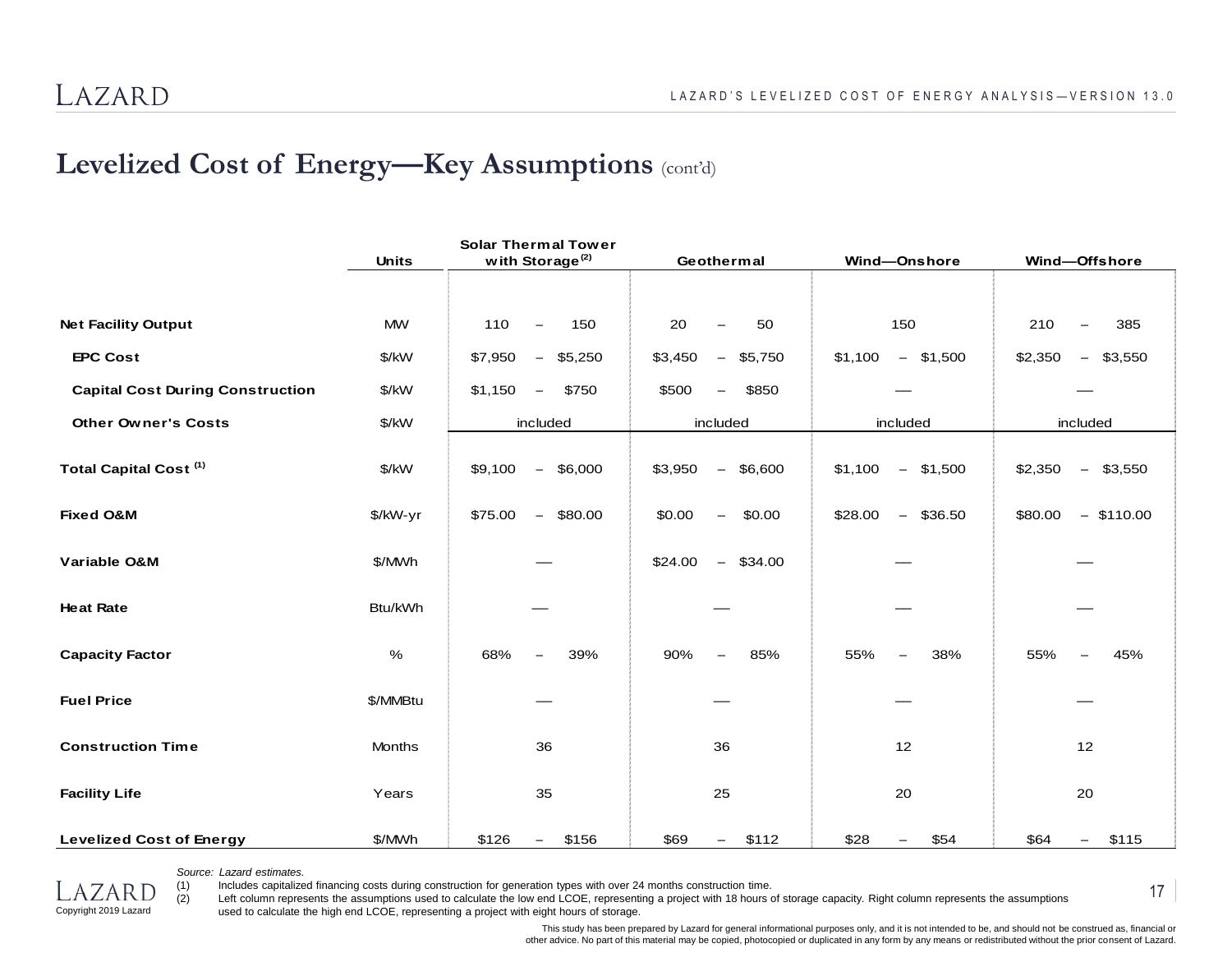## **Levelized Cost of Energy—Key Assumptions** (cont'd)

|                                         | <b>Units</b> | <b>Gas Peaking</b>                            | <b>Nuclear</b>                                 | Coal                                           | <b>Gas Combined Cycle</b>                    |
|-----------------------------------------|--------------|-----------------------------------------------|------------------------------------------------|------------------------------------------------|----------------------------------------------|
|                                         |              |                                               |                                                |                                                |                                              |
| <b>Net Facility Output</b>              | <b>MW</b>    | 240<br>50<br>$\equiv$                         | 2,200                                          | 600                                            | 550                                          |
| <b>EPC Cost</b>                         | \$/kW        | \$650<br>\$900<br>$\overline{\phantom{m}}$    | \$5,400<br>\$9,600<br>$\overline{\phantom{0}}$ | \$2,400<br>\$4,900<br>$\overline{\phantom{0}}$ | \$650<br>\$1,200<br>$\overline{\phantom{0}}$ |
| <b>Capital Cost During Construction</b> | \$/kW        |                                               |                                                |                                                |                                              |
| <b>Other Owner's Costs</b>              | \$/kW        | included                                      | \$1,500<br>\$2,650<br>$\qquad \qquad -$        | \$1,300<br>\$600<br>$-$                        | \$50<br>\$100<br>$\overline{\phantom{0}}$    |
| Total Capital Cost <sup>(1)</sup>       | \$/kW        | \$700<br>\$950<br>$\overline{\phantom{m}}$    | \$6,900<br>\$12,200                            | \$3,000<br>\$6,250<br>$\overline{\phantom{0}}$ | \$700<br>\$1,300                             |
| <b>Fixed O&amp;M</b>                    | \$/kW-yr     | \$5.50<br>\$20.75<br>$\overline{\phantom{0}}$ | \$108.50<br>\$133.00                           | \$40.75<br>\$81.75<br>$\overline{\phantom{0}}$ | \$11.00<br>\$13.50                           |
| Variable O&M                            | \$/MWh       | \$4.75<br>\$6.25                              | \$4.25<br>\$3.50                               | \$2.75<br>\$5.00                               | \$3.00<br>\$3.75                             |
| <b>Heat Rate</b>                        | Btu/kWh      | 9,804<br>8,000<br>$\overline{\phantom{0}}$    | 10,450<br>10,450                               | 8,750<br>12,000<br>$\overline{\phantom{0}}$    | 6,133<br>6,900                               |
| <b>Capacity Factor</b>                  | $\%$         | 10%                                           | 91%<br>90%                                     | 83%<br>66%                                     | 55%<br>70%                                   |
| <b>Fuel Price</b>                       | \$/MMBtu     | \$3.45<br>\$3.45<br>$\overline{\phantom{0}}$  | \$0.85<br>\$0.85                               | \$1.45<br>\$1.45<br>$\overline{\phantom{0}}$   | \$3.45<br>\$3.45<br>$\equiv$                 |
| <b>Construction Time</b>                | Months       | 12<br>18                                      | 69<br>69                                       | 66<br>60                                       | 24<br>24                                     |
| <b>Facility Life</b>                    | Years        | 20                                            | 40                                             | 40                                             | 20                                           |
| <b>Levelized Cost of Energy</b>         | \$/MWh       | \$150<br>\$199                                | \$118<br>\$192                                 | \$66<br>\$152                                  | \$44<br>\$68                                 |



*Source: Lazard estimates.*

(1) Includes capitalized financing costs during construction for generation types with over 24 months construction time.